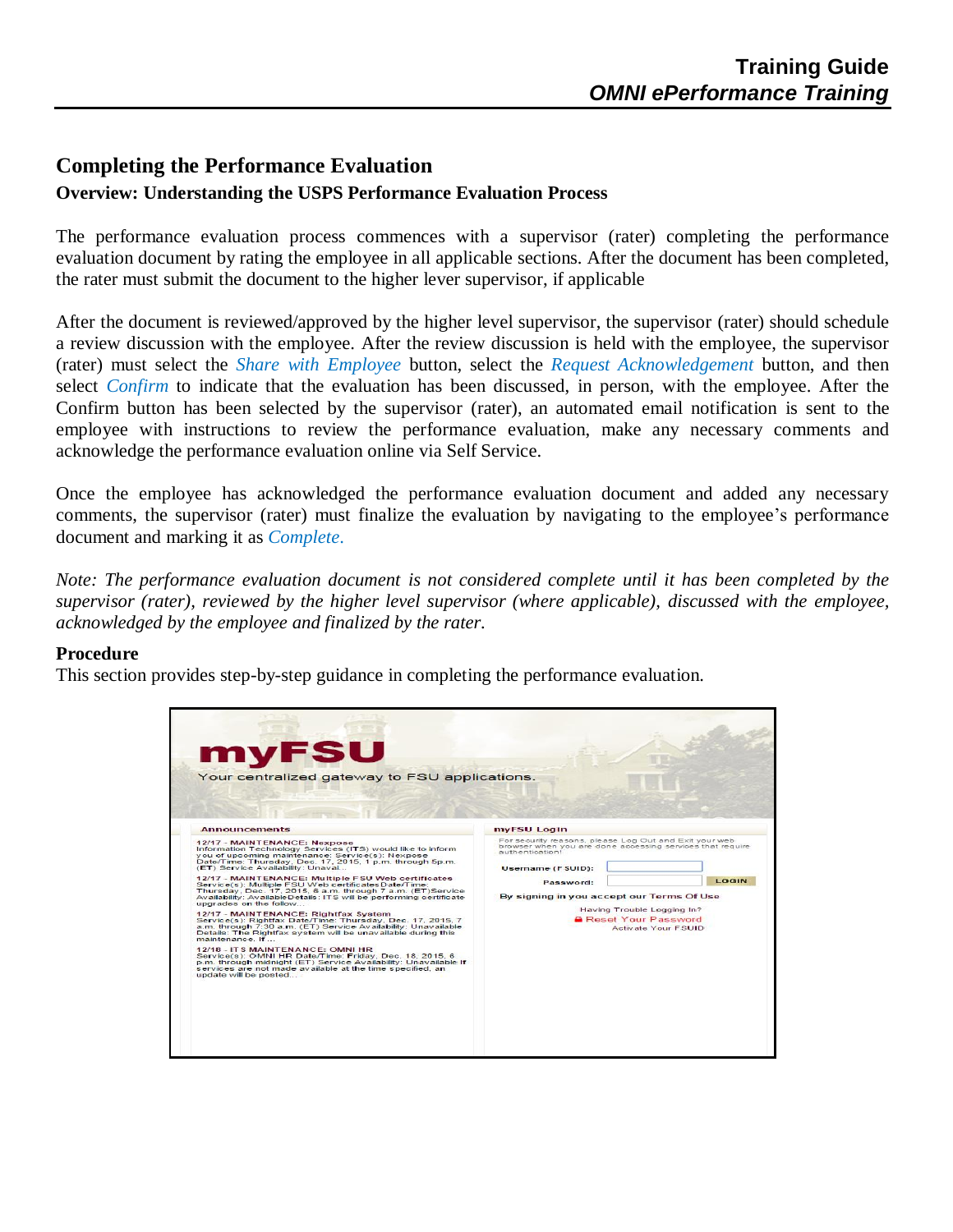| <b>Step</b> | <b>Action</b>                                                                |
|-------------|------------------------------------------------------------------------------|
| 1.          | Login to my $\text{FSU}$ – my.fsu.edu.                                       |
| 2.          | Click the <b>Human Resources</b> link.<br>HR                                 |
| 3.          | Click the <b>Main Menu</b> link.                                             |
| 4.          | Click the <b>Manager Self-Service</b> link.                                  |
| 5.          | Click the <b>Performance Management</b> link.<br>Performance Management      |
| 6.          | Click the <b>Performance Documents</b> link.<br><b>Performance Documents</b> |
| 7.          | Click the <b>Current Documents</b> link.<br><b>Current Documents</b>         |
| 8.          | Click the <b>Employee Name</b> link.                                         |

| Favorites -                  | Main Menu v                                                                 | Manager Self Service $\star \rightarrow$ | Performance Management $\star \rightarrow$ | Performance Documents $\star$ > |                          | <b>Current Documents</b> |
|------------------------------|-----------------------------------------------------------------------------|------------------------------------------|--------------------------------------------|---------------------------------|--------------------------|--------------------------|
|                              | <b>Current Performance Documents</b>                                        |                                          |                                            |                                 |                          |                          |
|                              | Listed are the current performance documents for which you are the Manager. |                                          |                                            |                                 |                          |                          |
| Filter Criteria              |                                                                             |                                          |                                            |                                 |                          |                          |
| <b>Performance Documents</b> |                                                                             |                                          |                                            |                                 | Personalize   Find   2   | First 1-2 of 2 Last      |
| <b>Name</b>                  | <b>Document Type</b>                                                        | <b>Document Status</b>                   | <b>Period Begin</b>                        | <b>Period End</b>               | <b>Job Title</b>         | <b>Next Due Date</b>     |
| <b>Charles Champion</b>      | <b>USPS Annual Performance</b><br><b>Review</b>                             | <b>Evaluation in Progress</b>            | 01/01/2015                                 | 12/31/2015                      | <b>Library Associate</b> | 02/12/2016               |
| Gregg Gold                   | <b>USPS Annual Performance</b><br><b>Review</b>                             | <b>Evaluation in Progress</b>            | 01/01/2015                                 | 12/31/2015                      | <b>Library Associate</b> | 02/12/2016               |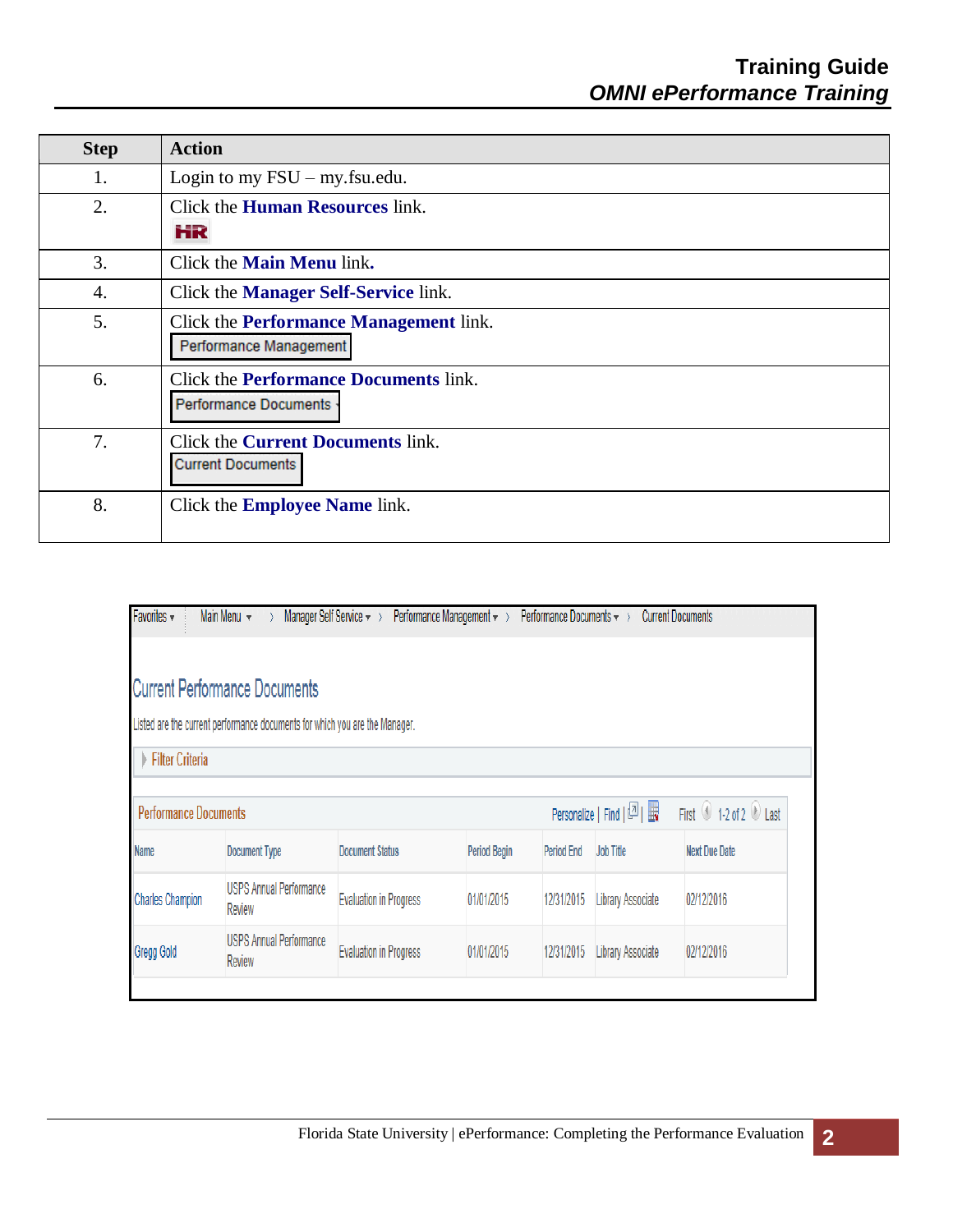

| <b>Step</b> | <b>Action</b>                                                                   |
|-------------|---------------------------------------------------------------------------------|
| 9.          | Expand all the sections by clicking the <b>Expand All</b> link.<br>◯ Expand All |

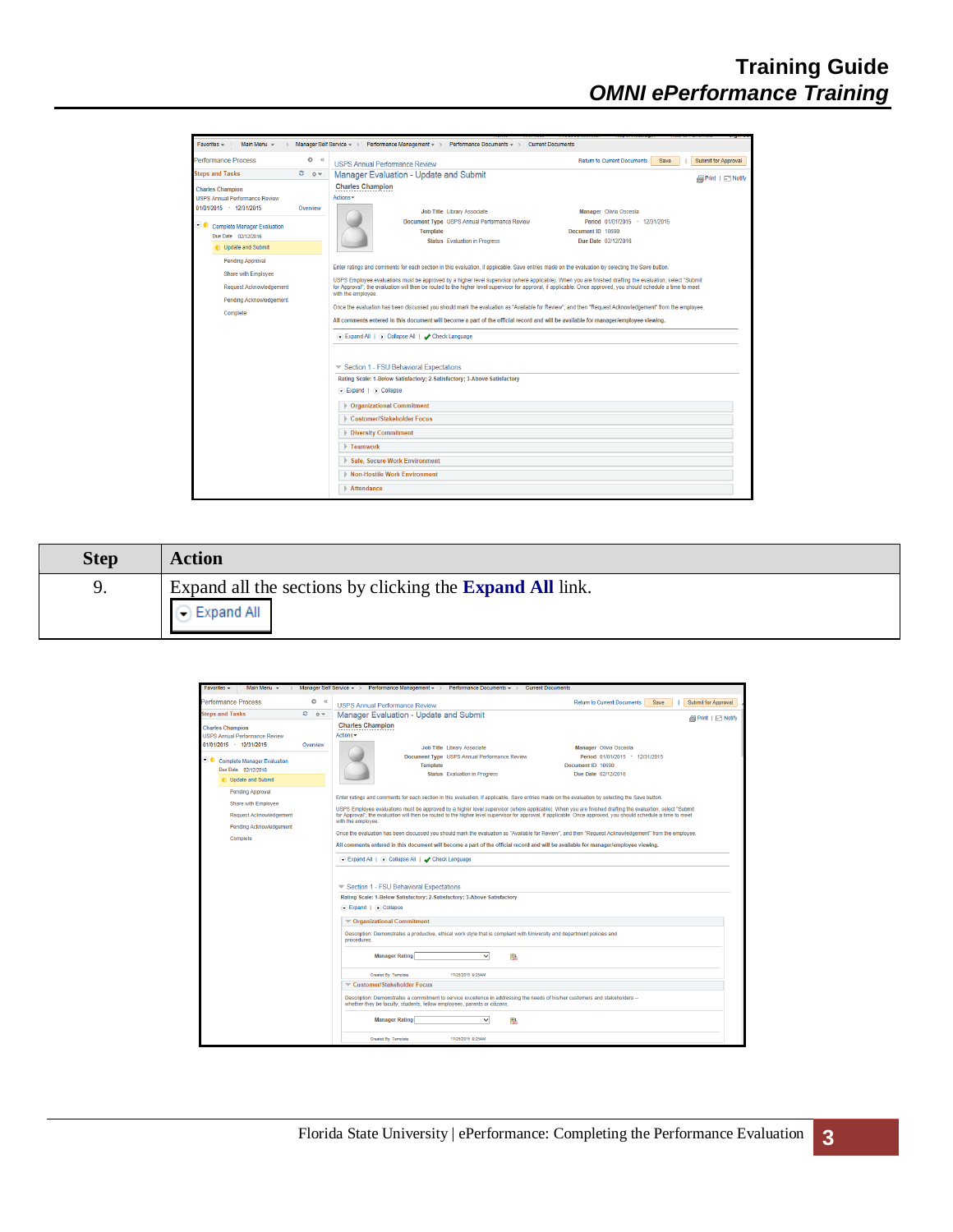| <b>Step</b> | <b>Action</b>                                                                                                                                           |
|-------------|---------------------------------------------------------------------------------------------------------------------------------------------------------|
| 10.         | Click the <b>Rating Description</b> icon to view a description of applicable ratings for the <b>FSU</b><br><b>Behavioral Expectations Section.</b><br>晶 |
| 11.         | Rate employee appropriately.                                                                                                                            |
| 12.         | Click the Select Proficiency button.<br><b>Select Proficiency</b>                                                                                       |

| Rating               | <b>Description</b>                                                                             |
|----------------------|------------------------------------------------------------------------------------------------|
| 1-Below Satisfactory | Employee does not demonstrate behavioral expectation.                                          |
| 2-Satisfactory       | Employee demonstrates behavioral expectation.                                                  |
| 3-Above Satisfactory | Employee demonstrates and exemplifies this expectation and serves as an<br>example for others. |

| <b>Step</b> | <b>Action</b>                                                                                                                                    |
|-------------|--------------------------------------------------------------------------------------------------------------------------------------------------|
| 13.         | Continue to rate the employee appropriately in all areas under <b>FSU Behavioral Expectations</b><br>and add comments at the end of the Section. |
|             | NOTE: Ratings may also be selected by clicking the drop down rating box and selecting the<br><i>appropriate rating.</i>                          |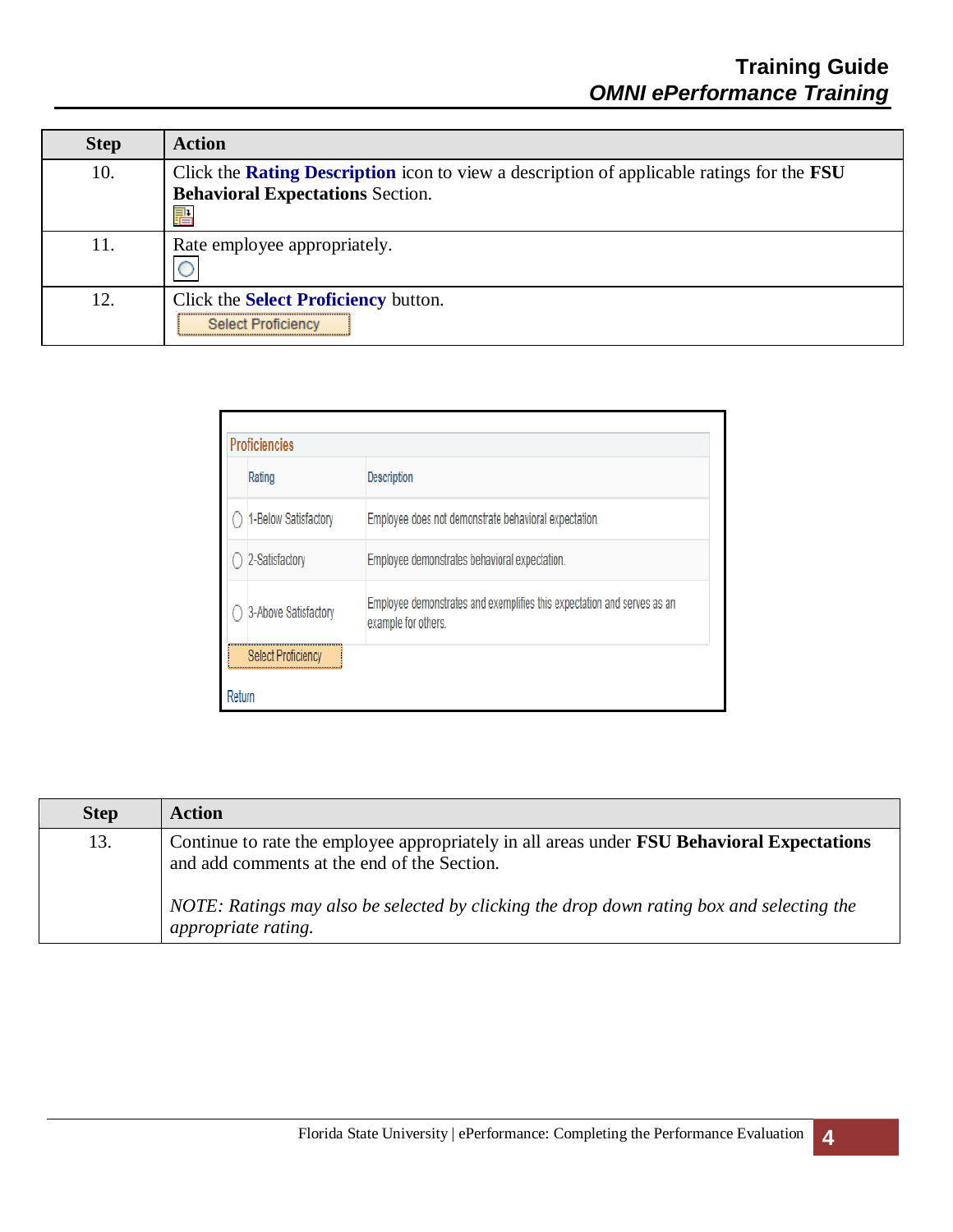| <b>▼ Organizational Commitment</b>                                                                                                                                                                         |   |
|------------------------------------------------------------------------------------------------------------------------------------------------------------------------------------------------------------|---|
| Description: Demonstrates a productive, ethical work style that is compliant with University and department policies and<br>procedures.                                                                    |   |
| <b>Manager Rating 2-Satisfactory</b>                                                                                                                                                                       | 晶 |
| 11/25/2015 9:25AM<br>Created By Template                                                                                                                                                                   |   |
| <b>▼ Customer/Stakeholder Focus</b>                                                                                                                                                                        |   |
| Description: Demonstrates a commitment to service excellence in addressing the needs of his/her customers and stakeholders --<br>whether they be faculty, students, fellow employees, parents or citizens. |   |
| <b>Manager Rating 2-Satisfactory</b>                                                                                                                                                                       | 晶 |

| <b>Step</b> | <b>Action</b>                                                                                                                                                                                                                    |
|-------------|----------------------------------------------------------------------------------------------------------------------------------------------------------------------------------------------------------------------------------|
| 14.         | Section 2: Responsibilities on the Position Profile represent the Essential and Marginal<br>functions on the employee's position description.                                                                                    |
|             | The Responsibilities section of performance evaluations are populated from corresponding data<br>in the Position Profile. The description field will only display the first 254 characters of the<br>Responsibility Description. |
|             | If you find discrepancies in these sections, you may need to update the employee's position<br>description.                                                                                                                      |
| 15.         | Continue to select appropriate ratings for the<br><b>Responsibilities</b> section.<br>Click the <b>Manager Rating</b> drop down.<br><b>Manager Rating</b>                                                                        |
|             |                                                                                                                                                                                                                                  |
| 16.         | Add Comments at the end of the Responsibilities section. Comments are recommended,<br>especially if an employee receives a rating of <b>Below Satisfactory</b> within a section.                                                 |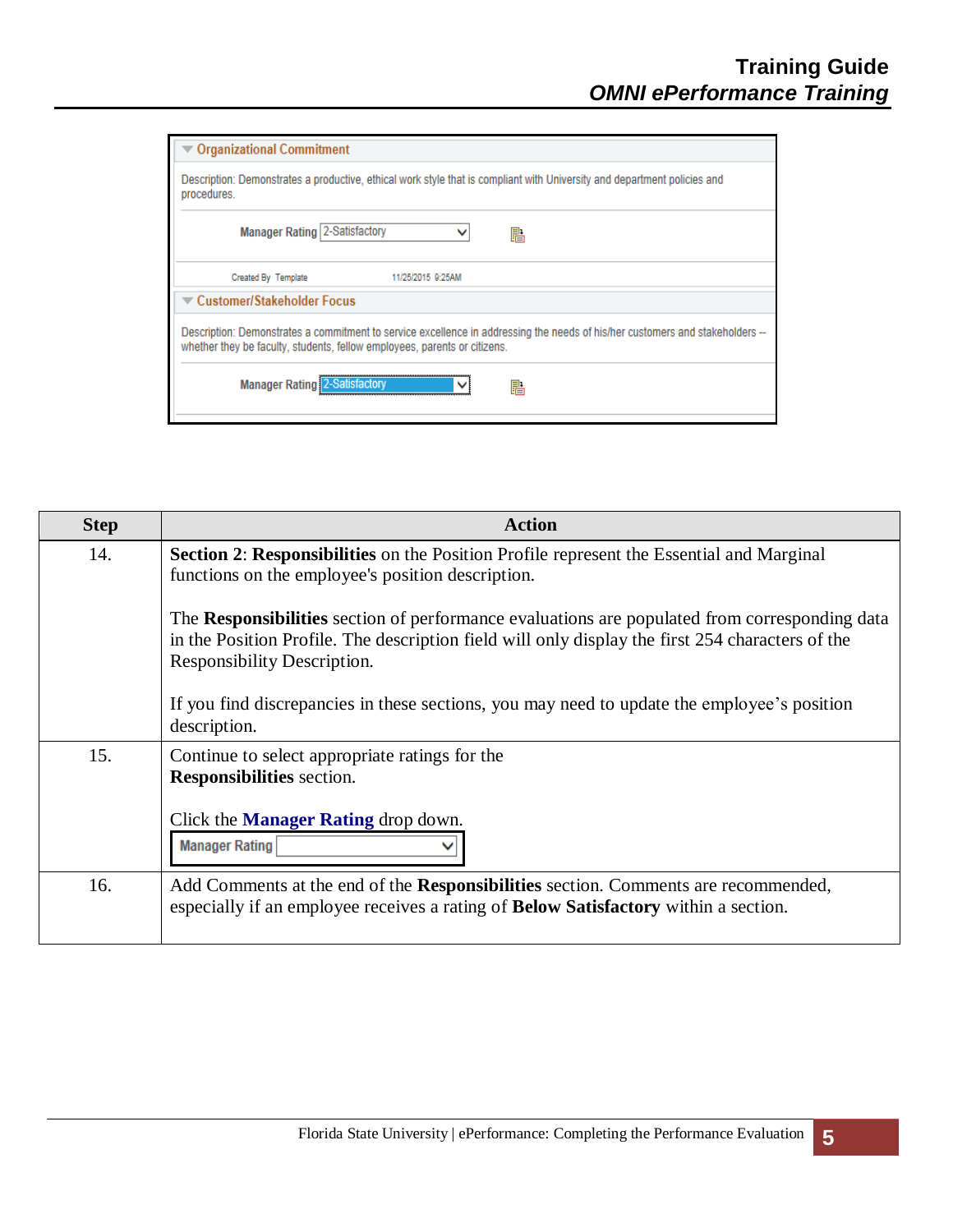| <b>Step</b> | <b>Action</b>                                                                                                                                                                                                                      |
|-------------|------------------------------------------------------------------------------------------------------------------------------------------------------------------------------------------------------------------------------------|
| 17.         | <b>Section 3: Competencies</b> on the Position Profile represent the Knowledge, Skills and Abilities<br>section of the Position Description.                                                                                       |
|             | Reminder: The Competencies section of the performance evaluation is populated from<br>corresponding data in the Position Profile. The description field will only display the first 254<br>characters of a Competency Description. |
|             | If you find discrepancies in these sections, you may need to update your employee's position<br>description.                                                                                                                       |
| 18.         | Click the <b>Rating Description</b> is to view a description of applicable ratings for the                                                                                                                                         |
|             | <b>Competencies</b> Section.<br>晶                                                                                                                                                                                                  |
| 19.         | Rate the employee appropriately.                                                                                                                                                                                                   |
|             | The example below shows the employee's rating for Competency 1 as <b>Proficient.</b>                                                                                                                                               |
|             | Click the 2-Proficient option.                                                                                                                                                                                                     |
| 20.         | Click the <b>Select Proficiency</b> button.<br><b>Select Proficiency</b>                                                                                                                                                           |

|        | <b>Proficiencies</b>      |                                                                                                                                                                         |
|--------|---------------------------|-------------------------------------------------------------------------------------------------------------------------------------------------------------------------|
|        | Rating                    | <b>Description</b>                                                                                                                                                      |
|        | 0-None                    | Skill, ability or applicable knowledge not performed at the basic level for the<br>competency.                                                                          |
|        | 1-Basic                   | Skill, ability, or applicable knowledge typically needed to be performed at<br>fundamental and entry level for the competency.                                          |
|        | 2-Proficient              | Skill, ability, or applicable knowledge typically needed to perform at a fully<br>functional and experienced level for the competency.                                  |
|        | 3-Advanced                | Skill, ability, or applicable knowledge typically needed to perform beyond a<br>functional and experienced level; approaching or at expert level for the<br>competency. |
|        | 4-Not Applicable          | Skill, ability or applicable knowledge no longer a required competency.                                                                                                 |
|        | <b>Select Proficiency</b> |                                                                                                                                                                         |
| Return |                           |                                                                                                                                                                         |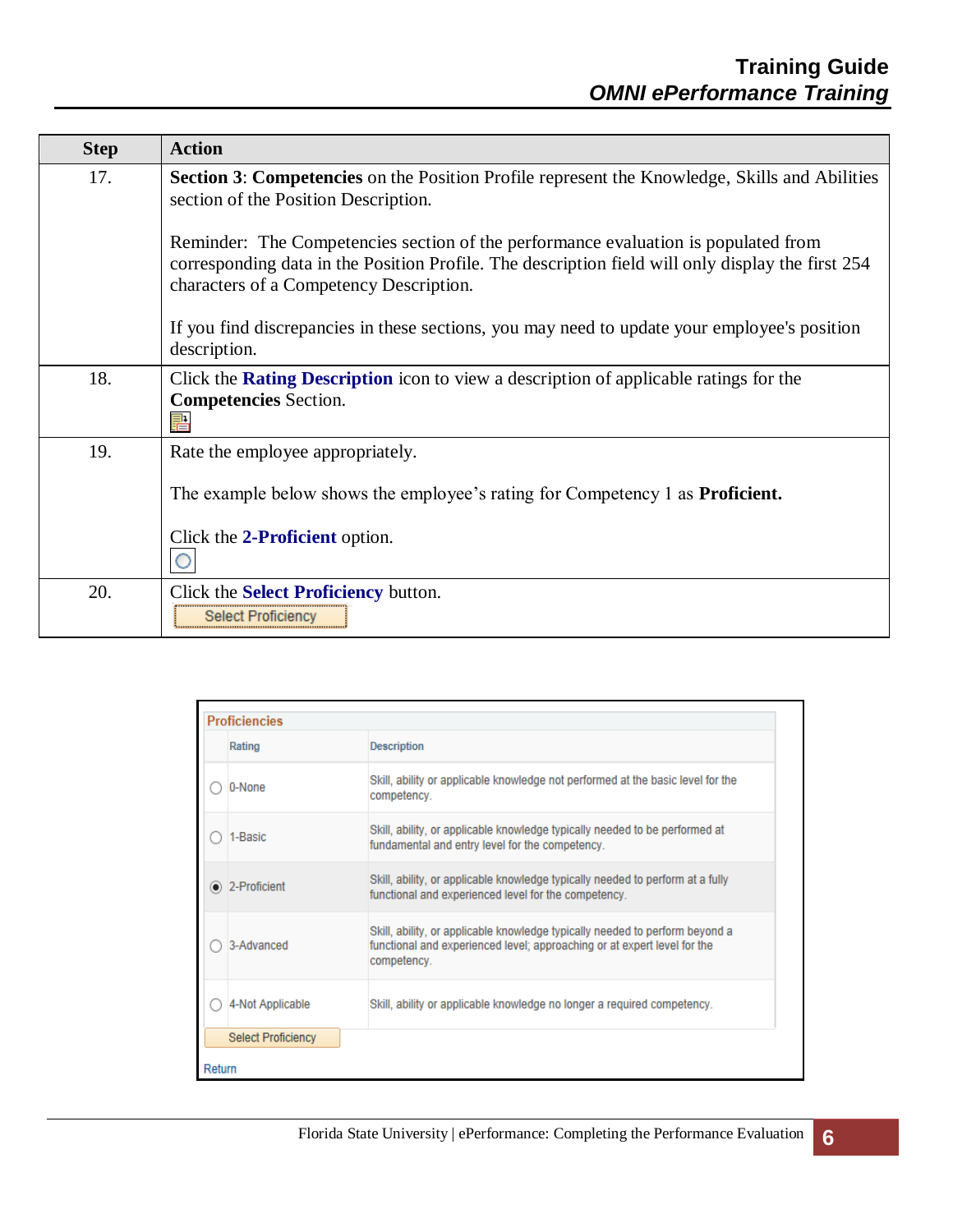| <b>Step</b> | Action                                                                                                                       |
|-------------|------------------------------------------------------------------------------------------------------------------------------|
| 21.         | Continue to select appropriate ratings for the <b>Competencies</b> section and add comments under<br>"Competencies Summary". |

| <b>USPS Annual Performance Review</b>                                                                                                                    |
|----------------------------------------------------------------------------------------------------------------------------------------------------------|
| <b>Manager Evaluation - Update and Submit</b>                                                                                                            |
| $\blacktriangledown$ Section 3 - Competencies                                                                                                            |
| Enter ratings and comments for each competency listed below, if applicable.<br>Rating Scale: 0-None: 1-Basic: 2-Proficient: 3-Advanced: 4-Not Applicable |
| Expand   Collapse                                                                                                                                        |
| Competency 1: Customer Service                                                                                                                           |
| Description: Ability to demonstrate effective customer service skills.                                                                                   |
| • Target Rating: 2-Proficient                                                                                                                            |
| Manager Rating   2-Proficient<br>睅                                                                                                                       |
| 11/25/2015 9:25AM<br><b>Created By Profile</b>                                                                                                           |
| $\blacktriangledown$ Competency 2: Effective Communication                                                                                               |
| Description: Ability to communicate effectively verbally and in writing.                                                                                 |
| • Target Rating: 2-Proficient                                                                                                                            |
| <b>Manager Rating 2-Proficient</b><br>晶                                                                                                                  |
| 11/25/2015 9:25AM<br>Created By Profile                                                                                                                  |

| <b>Step</b> | <b>Action</b>                                                                                            |
|-------------|----------------------------------------------------------------------------------------------------------|
| 22.         | <b>Section 4:</b> The <b>Employee Goals</b> section is Optional for USPS employees. If performance goals |
|             | are established for the employee, then the supervisor may use the Manager Comment Box to list            |
|             | the goals, and to rate the employee's performance.                                                       |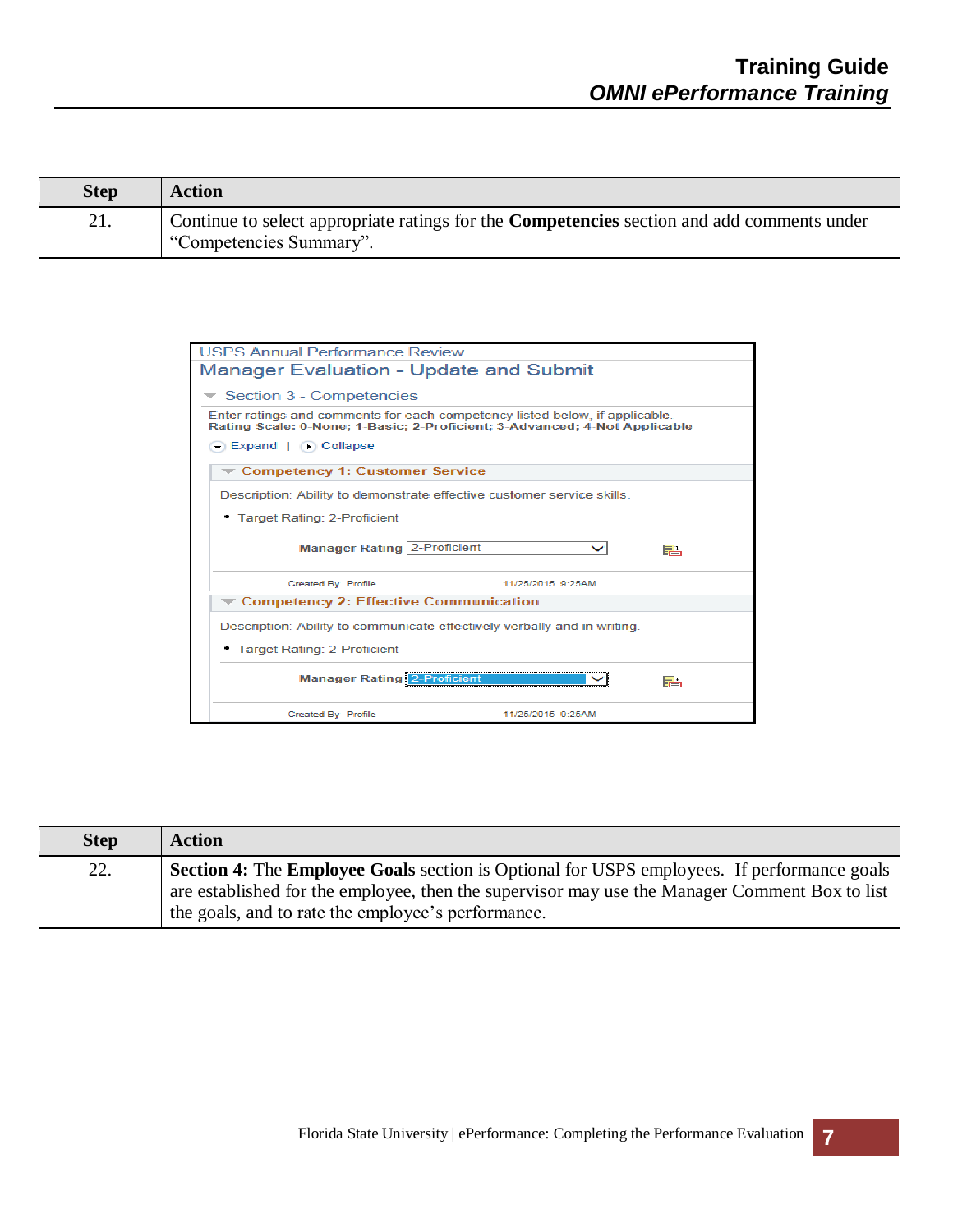| Rating Scale:0-Below Satisfactory; 1-Satisfactory; 2-Above Satisfactory; 3-Exemplary; 4-Not Applicable |                                               |                               |                                                                                       |  |                               |
|--------------------------------------------------------------------------------------------------------|-----------------------------------------------|-------------------------------|---------------------------------------------------------------------------------------|--|-------------------------------|
| <b>Goals Summary</b>                                                                                   |                                               |                               |                                                                                       |  |                               |
| <b>Manager Comments</b>                                                                                | БÃ.<br>Font<br>$\Rightarrow$<br>$\Rightarrow$ | Size $\rightarrow$<br>$\star$ | <b>B</b> $I \cup \mathbb{I}$ $\equiv$ $\equiv$ $\underline{A}$ $\sim$ $\underline{A}$ |  | €<br>$\left  \bullet \right $ |
|                                                                                                        |                                               |                               |                                                                                       |  |                               |

| <b>Step</b> | <b>Action</b>                                                                                                            |
|-------------|--------------------------------------------------------------------------------------------------------------------------|
| 23.         | Section 5: Click the Rating Description icon to view a description of applicable Overall<br><b>Summary</b> ratings.<br>晶 |
| 24.         | Rate the employee's <b>Overall Summary</b> appropriately.                                                                |
| 25.         | Click the <b>Select Proficiency</b> button.<br><b>Select Proficiency</b>                                                 |

|        | <b>Proficiencies</b>      |                                                                                                                                                                                                  |
|--------|---------------------------|--------------------------------------------------------------------------------------------------------------------------------------------------------------------------------------------------|
|        | Rating                    | <b>Description</b>                                                                                                                                                                               |
|        | 1-Below Satisfactory      | Employee performance level fails to meet adequate expectations and<br>requirements for the position. Sustained improvement needed.                                                               |
|        | 2-Satisfactory            | Employee performance level meets adequate expectations and requirements for<br>the position but not approaching higher levels of performance. Working towards an<br>above satisfactory rating.   |
|        | 3-Above Satisfactory      | Employee performance level is higher than adequate expectations and<br>requirements for the position, and approaching the highest levels of performance.<br>Working towards an exemplary rating. |
|        | 4-Exemplarv               | Employee performance level exceeds expectations, surpasses requirements, and<br>is at the highest level of performance. Work serves as an example for others.                                    |
|        | <b>Select Proficiency</b> |                                                                                                                                                                                                  |
| Return |                           |                                                                                                                                                                                                  |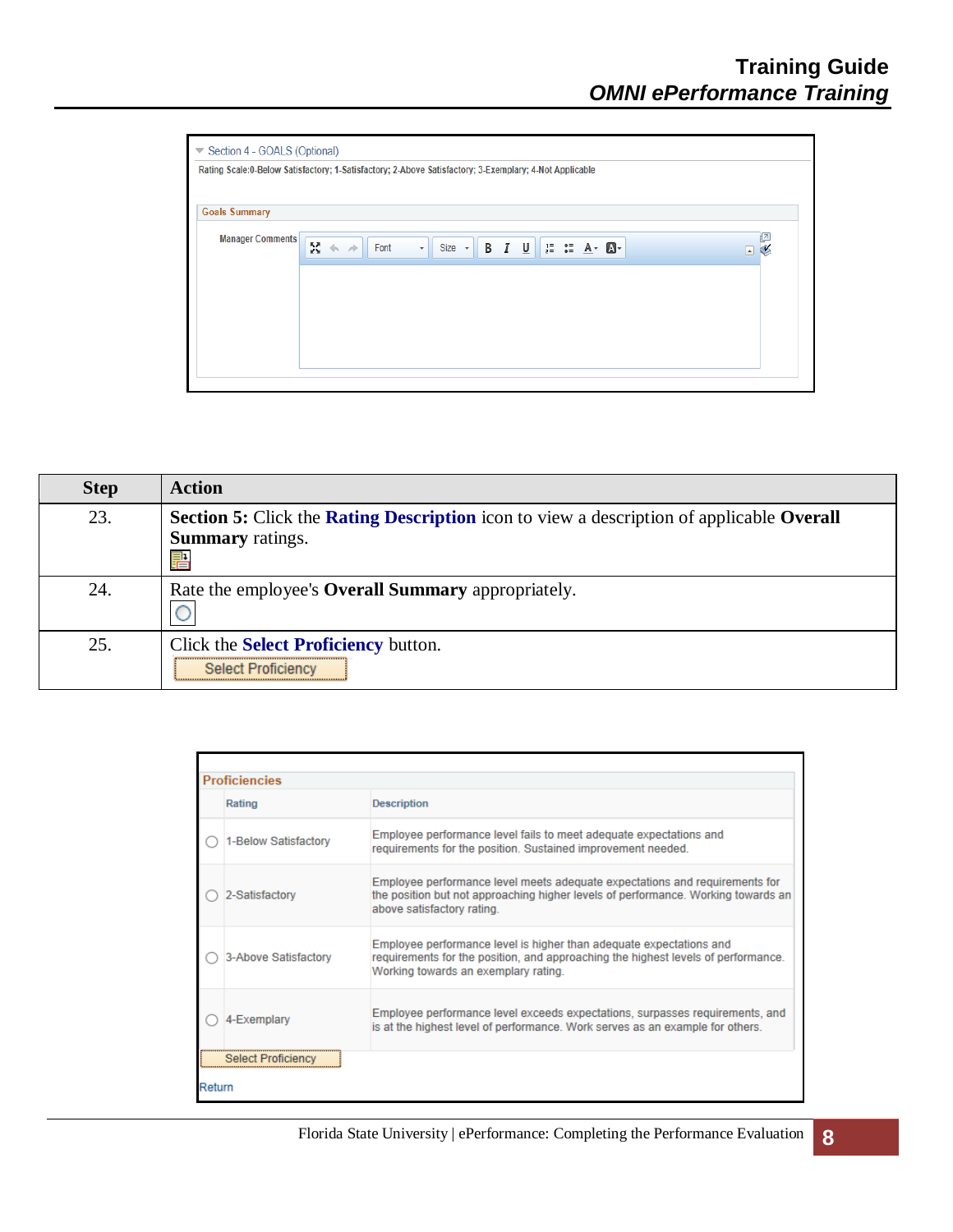| <b>Step</b> | <b>Action</b>                                                                                                                                                                                                        |
|-------------|----------------------------------------------------------------------------------------------------------------------------------------------------------------------------------------------------------------------|
| 26.         | Add Comments at the end of the Overall Summary section. Comments are recommended,<br>especially if an employee receives a rating of <b>Below Satisfactory</b> within a section.                                      |
|             | For an Overall Below Satisfactory rating, you must contact Employee and Labor Relations in<br>the Office of Human Resources prior to issuing the evaluation to the employee.                                         |
|             | Enter Comments appropriately.                                                                                                                                                                                        |
| 27.         | Click the Check Language button located near the top of the page to check the performance<br>evaluation document for inappropriate language used to describe the employee's performance in<br>the Comments sections. |
|             | Check Language                                                                                                                                                                                                       |

All comments entered in this document will become a part of the official record and will be available for manager/employee viewing.

⊙ Expand All | ⊙ Collapse All | ✔ Check Language

| <b>Step</b> | <b>Action</b>                                                                                     |
|-------------|---------------------------------------------------------------------------------------------------|
| 28.         | If the language is used in an appropriate context, select the <b>Ignore</b> button.               |
|             | If inappropriate language is found, review the <b>Language Suggestions</b> table for suggestions. |
|             | Select the <b>Change</b> button to edit the text.                                                 |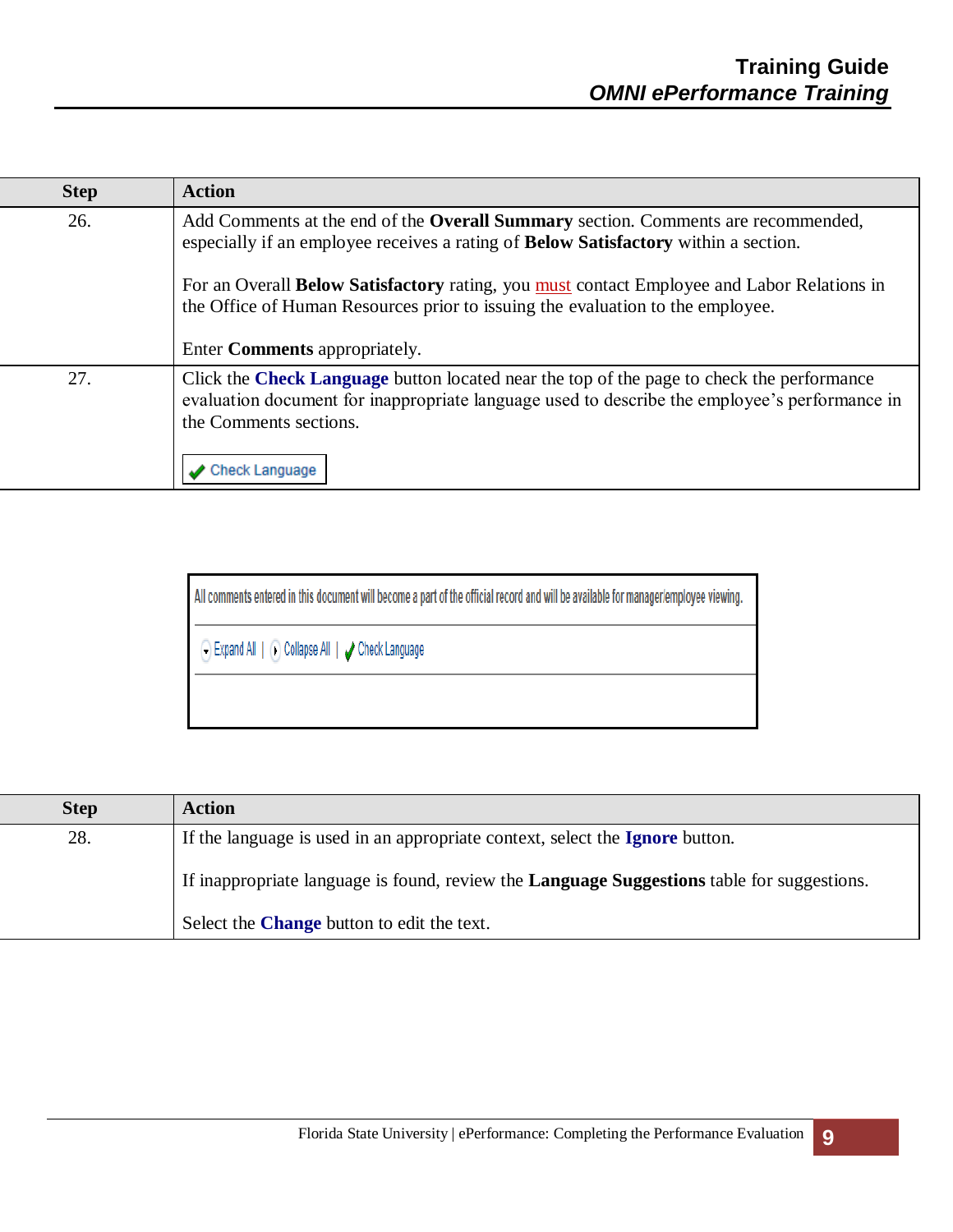| <b>Manager Evaluation</b>                                                                                                                                                                                                                                                              |                      |
|----------------------------------------------------------------------------------------------------------------------------------------------------------------------------------------------------------------------------------------------------------------------------------------|----------------------|
| <b>Check Language</b>                                                                                                                                                                                                                                                                  |                      |
| Word/Phrase found medical                                                                                                                                                                                                                                                              |                      |
| Found in                                                                                                                                                                                                                                                                               | Change               |
| <b>Description Overall Summary Section</b><br><b>Results</b><br>The employee has performed Above Satisfactory in all areas, despite her recent<br>medical leave of absence                                                                                                             | lgnore<br>Ignore All |
| Cancel<br>Apply                                                                                                                                                                                                                                                                        | <b>Close</b>         |
| Language Suggestions Is this word(s) relevant or appropriate to the employee's job performance? Use care when describing age,<br>personal problems, religious or political affiliations, medical conditions or family issues. Please revise your<br>statement if used in this context. |                      |

| <b>Step</b> | <b>Action</b>                                                                                                                   |
|-------------|---------------------------------------------------------------------------------------------------------------------------------|
| 29.         | Edit the language or phrase to remove the inappropriate reference.                                                              |
|             | For questions on appropriate language content, please contact Employee and Labor Relations in the<br>Office of Human Resources. |
| 30.         | Click the <b>Apply</b> button.                                                                                                  |

| <b>Manager Evaluation</b>                                                                                                                                                                                                                                                              |            |
|----------------------------------------------------------------------------------------------------------------------------------------------------------------------------------------------------------------------------------------------------------------------------------------|------------|
| <b>Check Language</b>                                                                                                                                                                                                                                                                  |            |
| Word/Phrase found medical                                                                                                                                                                                                                                                              |            |
| Found in                                                                                                                                                                                                                                                                               |            |
| <b>Description Overall Summary Section</b>                                                                                                                                                                                                                                             | Change     |
| łД<br><b>Results</b><br>Бč<br>Уч<br>В<br>I<br>$\overline{u}$<br>Font<br>$Size -$<br>۰                                                                                                                                                                                                  | lanore     |
|                                                                                                                                                                                                                                                                                        | Ignore All |
| $E \equiv \mathbf{E} \equiv \mathbf{A} - \mathbf{A}$<br>$\blacktriangle$                                                                                                                                                                                                               | Close      |
| The employee has performed Above Satisfactory in all areas.                                                                                                                                                                                                                            |            |
| Apply<br>Cancel                                                                                                                                                                                                                                                                        |            |
| Language Suggestions Is this word(s) relevant or appropriate to the employee's job performance? Use care when describing age,<br>personal problems, religious or political affiliations, medical conditions or family issues. Please revise your<br>statement if used in this context. |            |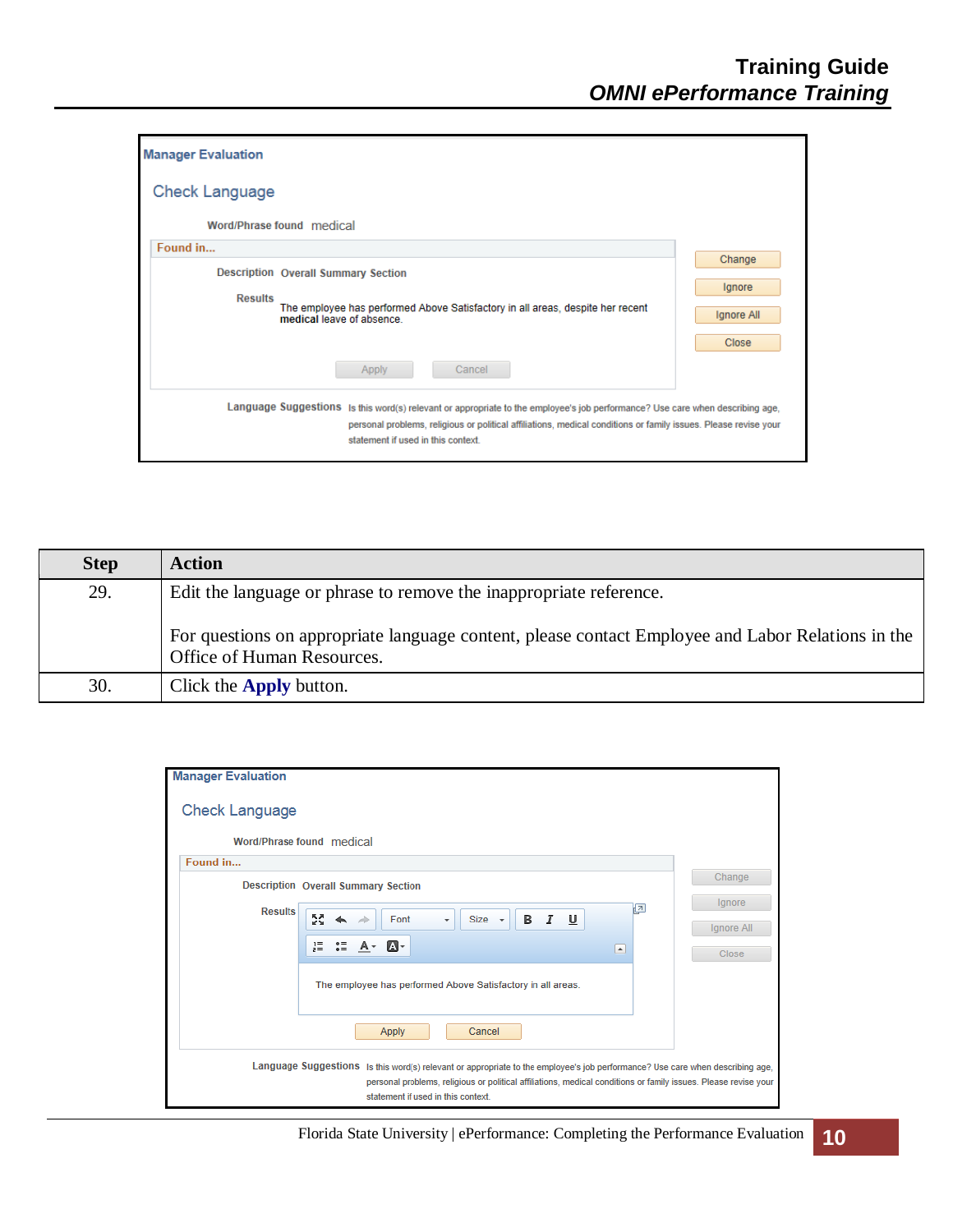| <b>Step</b> | <b>Action</b>                                                                                               |
|-------------|-------------------------------------------------------------------------------------------------------------|
| 31.         | Click the <b>Ok</b> button after all language change suggestions have been reviewed and<br>Changed/Ignored. |
| 32.         | Review the document to ensure that all language changes processed correctly.                                |

| e employee.                                        | proval": the evaluation will then be routed to the higher level supervisor for approval, if applicable. Once approved, you s |                                       |
|----------------------------------------------------|------------------------------------------------------------------------------------------------------------------------------|---------------------------------------|
| he evaluation has been discus                      | Message                                                                                                                      | for Review", and then "Request Acknov |
| nments entered in this docu                        |                                                                                                                              | nd will be available for manager/emp  |
| Collapse All<br>  xpand All                        | The language check is complete. (4600,31)                                                                                    |                                       |
|                                                    | <b>OK</b>                                                                                                                    |                                       |
| ection 1 - FSU Behavior <del>al Expectations</del> |                                                                                                                              |                                       |
|                                                    | ng Scale: 1-Below Satisfactory: 2-Satisfactory: 3-Above Satisfactory                                                         |                                       |
| $\triangleright$ Collapse<br>Expand                |                                                                                                                              |                                       |

| <b>Step</b> | <b>Action</b>                                                                                                                                                                                                                                                                                                                                                                                                                                                                                                                                                             |
|-------------|---------------------------------------------------------------------------------------------------------------------------------------------------------------------------------------------------------------------------------------------------------------------------------------------------------------------------------------------------------------------------------------------------------------------------------------------------------------------------------------------------------------------------------------------------------------------------|
| 33.         | Click the <b>Save</b> button.<br>Save                                                                                                                                                                                                                                                                                                                                                                                                                                                                                                                                     |
| 34.         | Click the <b>Submit for Approval</b> button.<br>Submit for Approval                                                                                                                                                                                                                                                                                                                                                                                                                                                                                                       |
| NOTE:       | Document must be submitted for Higher Level Supervisor's review (when required) before<br>taking further action, including discussing the evaluation with the employee.<br>Once the Higher Level Supervisor reviews the action, an automated email notification will be<br>sent to the supervisor (rater) indicating the evaluation has been reviewed/approved or denied.<br>If the document is denied, the supervisor will be required to re-submit the updated document for<br>the Higher Level Supervisor review/approval. Once the document is marked Approved by the |
|             | Higher Level Supervisor, the supervisor (rater) will receive an automated email notification<br>that the action has been completed.                                                                                                                                                                                                                                                                                                                                                                                                                                       |
| 35.         | <b>STOP!</b> You have completed the first steps in completing the performance evaluation process.                                                                                                                                                                                                                                                                                                                                                                                                                                                                         |
| 36.         | <b>What's next?</b> Schedule and conduct a performance review discussion with your employee.<br>NOTE: When you return to the employee's performance evaluation in OMNI. Navigation to<br><b>Current Performance Documents:</b> myFSU > HR > Main Menu > Manager Self Service ><br>Performance Management > Performance Documents > Current Documents.                                                                                                                                                                                                                     |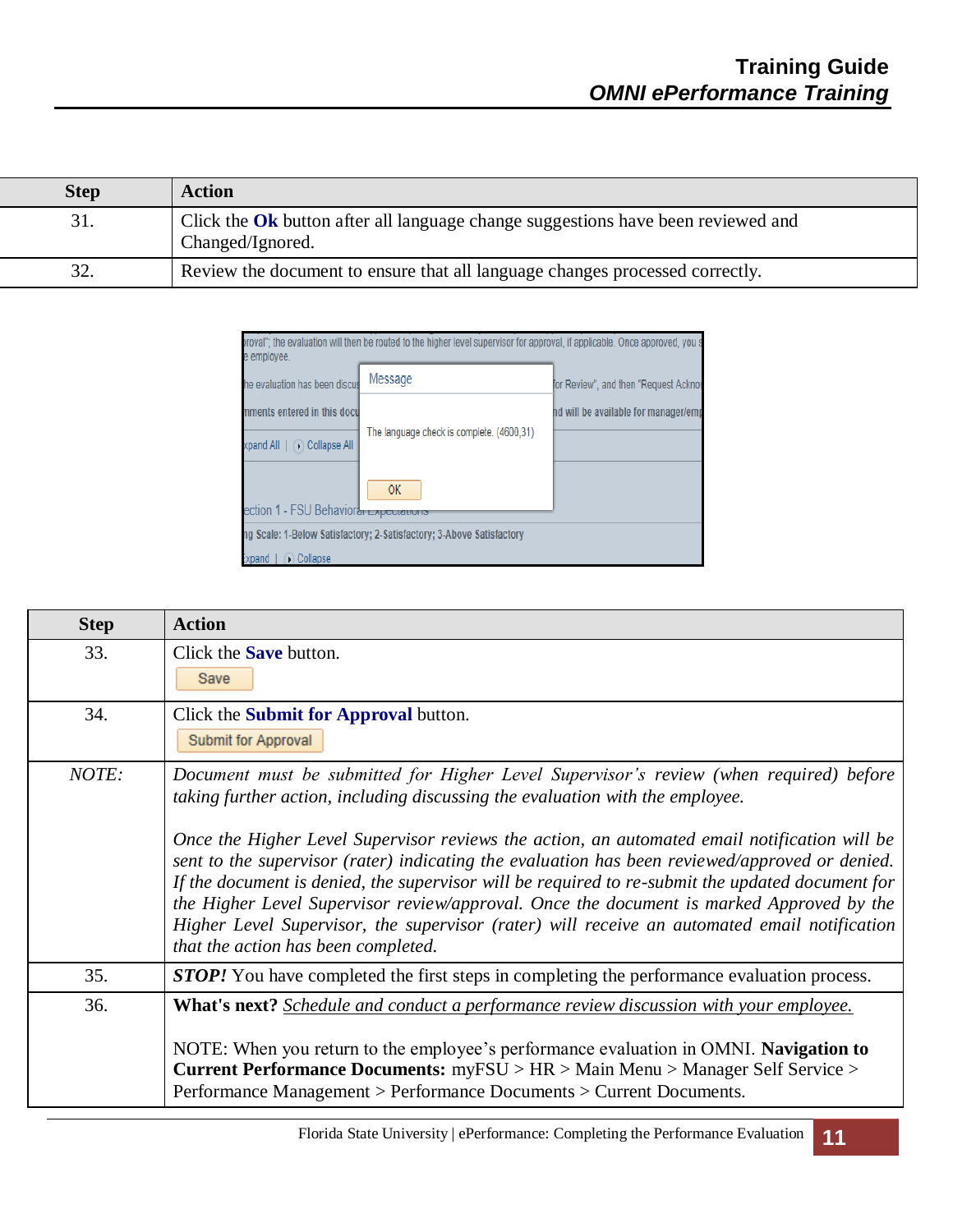| <b>Step</b> | <b>Action</b>                                                                                                                                                                                                                                            |
|-------------|----------------------------------------------------------------------------------------------------------------------------------------------------------------------------------------------------------------------------------------------------------|
| 37.         | Click the <b>Employee Name</b> link.                                                                                                                                                                                                                     |
| 38.         | Once you have discussed the performance review with your employee, click the <b>Share with</b><br><b>Employee</b> button.<br>Share with Employee                                                                                                         |
| 39.         | Click the <b>Confirm</b> button.<br>Confirm                                                                                                                                                                                                              |
| 40.         | You will need to immediately refresh the page by clicking on the Share with Employee button<br>found in the <i>Steps and Tasks panel</i> of the document. The <i>Steps and Tasks panel</i> is located to<br>the left of the page.<br>Share with Employee |
| NOTE:       | Once the page has been refreshed, the Next Action: <b>Request Acknowledgement</b> can be<br>performed.<br>The page may also be refereshed by clicking the <b>Current Documents</b> link found at the top of the<br>page or by clicking the refresh icon. |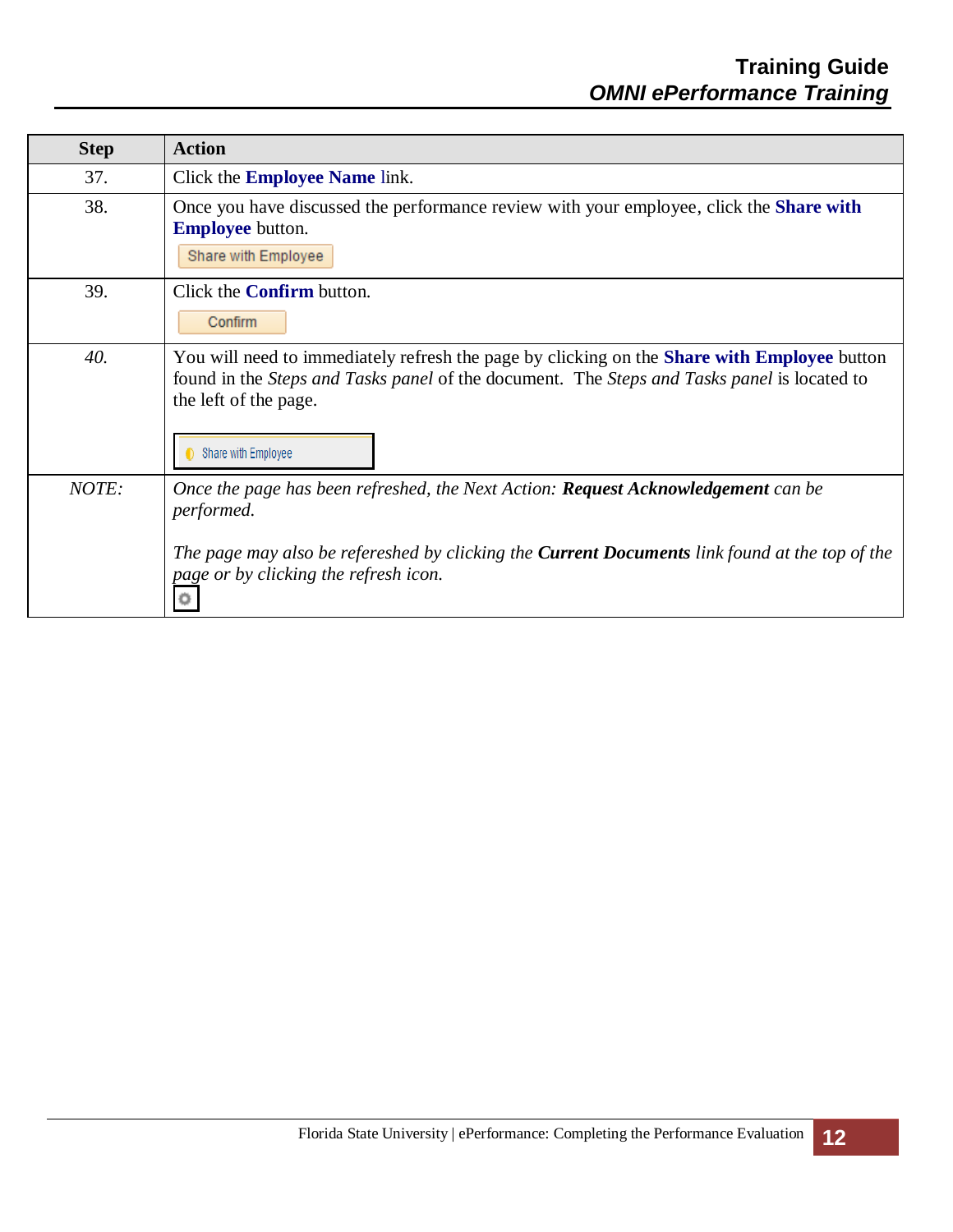

| <b>Step</b> | <b>Action</b>                                                                                                                                                                                                                                                                                                                                                                                                                                         |
|-------------|-------------------------------------------------------------------------------------------------------------------------------------------------------------------------------------------------------------------------------------------------------------------------------------------------------------------------------------------------------------------------------------------------------------------------------------------------------|
| 41.         | The supervisor (rater) must confirm that the performance evaluation review meeting has been<br>held by completing the Next Action. Click Request Acknowledgement button.<br>Request Acknowledgement                                                                                                                                                                                                                                                   |
| 42.         | Click the <i>Confirm</i> button.<br>Confirm                                                                                                                                                                                                                                                                                                                                                                                                           |
| $NOTE$ :    | Document status is now <b>Pending Acknowledgement</b> by the employee. An automated email<br>notification will be sent to the employee with instructions to review the performance evaluation,<br>make any necessary comments, and acknowledge the performance evaluation online via Self-<br>Service.<br>For instructions on how to complete the Employee Actions, see training guide, Employee<br>Actions: Acknowledging the Performance Evaluation |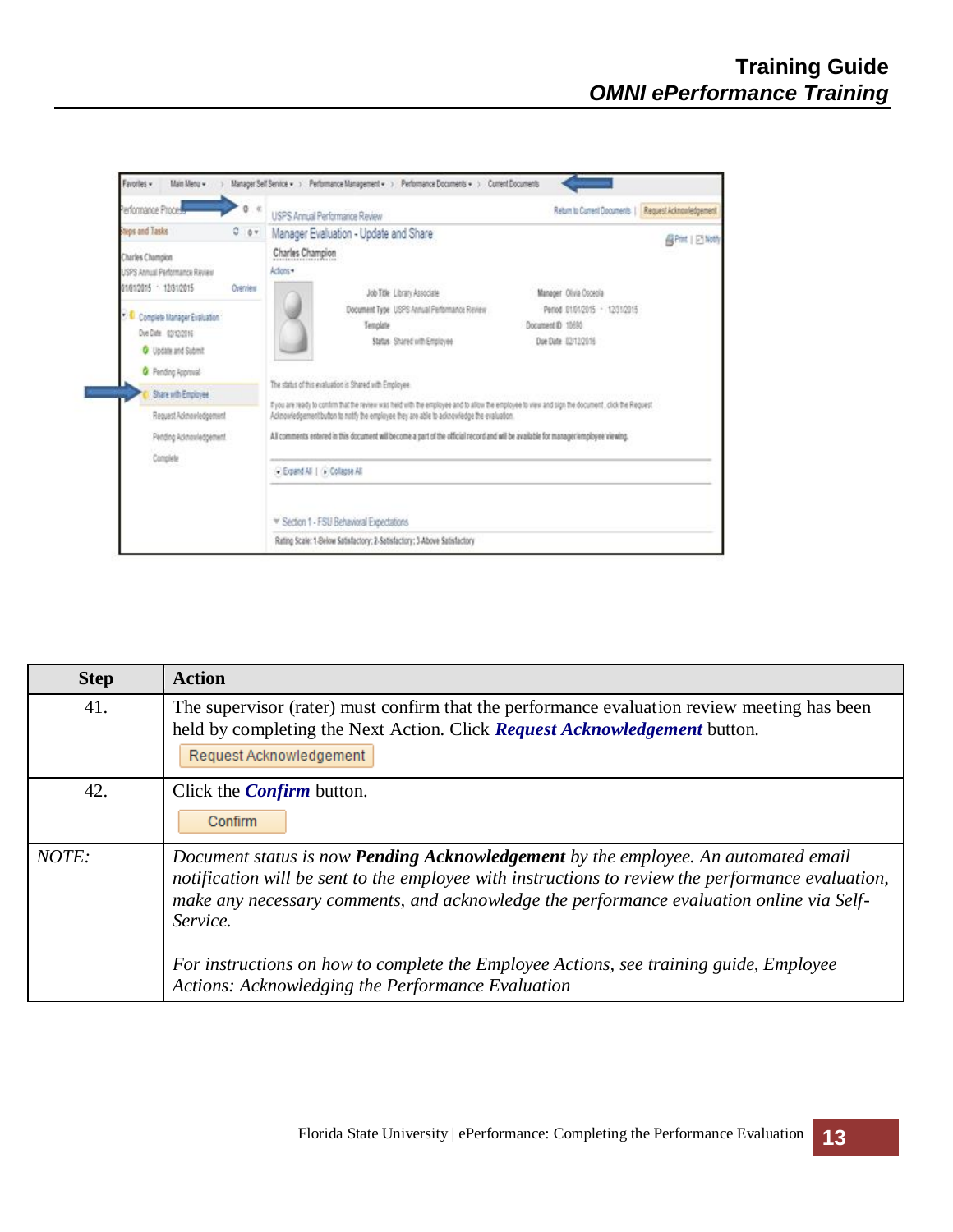| <b>Current Performance Documents</b>     |                               |                                                                             |                   |                          |                        |
|------------------------------------------|-------------------------------|-----------------------------------------------------------------------------|-------------------|--------------------------|------------------------|
|                                          |                               |                                                                             |                   |                          |                        |
|                                          |                               |                                                                             |                   |                          |                        |
| <b>Performance Documents</b>             |                               |                                                                             |                   |                          | First 14 of 4 Last     |
| <b>Document Type</b>                     | <b>Document Status</b>        | <b>Period Begin</b>                                                         | <b>Period End</b> | Job Title                | <b>Next Due Date</b>   |
| <b>USPS Annual Performance</b><br>Review | Pending Acknowledgement       | 01/01/2015                                                                  | 12/31/2015        | <b>Library Associate</b> | 02/12/2016             |
| <b>USPS Annual Performance</b><br>Review | <b>Evaluation in Progress</b> | 01/01/2015                                                                  | 12/31/2015        | <b>Library Associate</b> | 02/12/2016             |
|                                          |                               | Listed are the current performance documents for which you are the Manager. |                   |                          | Personalize   Find   2 |

| <b>Step</b> | <b>Action</b>                                                                                                                                                                                                                                                                                                                                     |
|-------------|---------------------------------------------------------------------------------------------------------------------------------------------------------------------------------------------------------------------------------------------------------------------------------------------------------------------------------------------------|
| 43.         | After the employee has acknowledged the performance evaluation document, the supervisor<br>(rater) will receive an automated email. A web link will be provided in the text. Click on the<br>link and it will take you directly to the performance review document (IF you are not<br>currently logged into OMNI you will be prompted to log in). |
|             | <b>Navigation to Current Performance Documents:</b> my FSU > HR> Main Menu > Manager<br>Self Service > Performance Management > Performance Documents > Current Documents.                                                                                                                                                                        |
| 44.         | Click the <b>Employee Name.</b>                                                                                                                                                                                                                                                                                                                   |

| <b>Current Performance Documents</b>                                          |                                          |                               |                     |                   |                          |                      |
|-------------------------------------------------------------------------------|------------------------------------------|-------------------------------|---------------------|-------------------|--------------------------|----------------------|
| Listed are the current performance documents for which you are the Manager.   |                                          |                               |                     |                   |                          |                      |
| <b>Filter Criteria</b>                                                        |                                          |                               |                     |                   |                          |                      |
| First 14 of 4 Last<br>Personalize   Find   미국<br><b>Performance Documents</b> |                                          |                               |                     |                   |                          |                      |
| <b>Name</b>                                                                   | <b>Document Type</b>                     | <b>Document Status</b>        | <b>Period Begin</b> | <b>Period End</b> | <b>Job Title</b>         | <b>Next Due Date</b> |
| <b>Charles Champion</b>                                                       | <b>USPS Annual Performance</b><br>Review | Acknowledged                  | 01/01/2015          | 12/31/2015        | <b>Library Associate</b> | 02/12/2016           |
| <b>Gregg Gold</b>                                                             | <b>USPS Annual Performance</b><br>Review | <b>Evaluation in Progress</b> | 01/01/2015          | 12/31/2015        | <b>Library Associate</b> | 02/12/2016           |